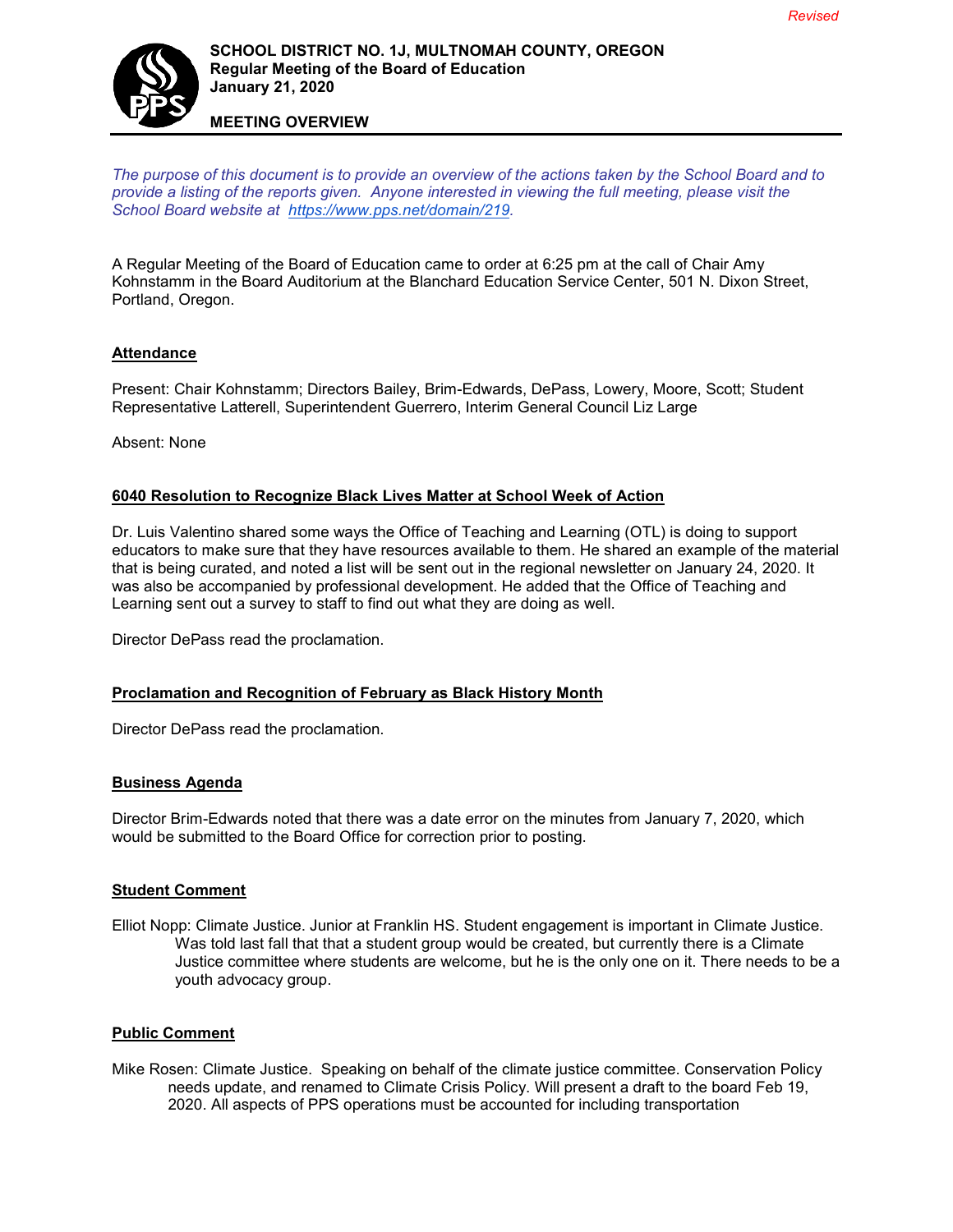# **Superintendent's Report**

Called attention to the events and activities where Dr. Martin Luther King Jr. was celebrated, including student group performances, volunteer work, and art projects, noting it's important to not just celebrate the teachings of Dr. King in February, but all year long. District is building a resources page. He shared that it is School Board recognition month, and thanked the board for their work, noting that they are unpaid volunteers who give many hours of their time, and are vital to district success. He introduced the new Chief of Schools, Dr. Shawn Bird, who will lead the regional and area superintendents. Dr. Bird introduced himself, noting he was drawn to the work that is being done in the district on racial equity, and that he is looking forward to getting to know the schools and their leaders.

## **Student Representative's Report**

The district hired a student engagement officer. Dr. Russell Brown attended the District Leadership Council and described the process that the board went through to create goals, with a more in depth explanation of the post-secondary readiness goal. She noted that the state constitution team completion is Saturday, January 25, 2020.

#### **Resolution 6041: 2020-23 agreement between Service Employees International Union (SEIU) and School District No. 1J, Multnomah County, OR**

Sharon Reese, Chief Human Resources Officer, introduced the new agreement between the district and the Service Employees International Union (SEIU), noting that SEIU represents 509 nutritional services and custodial services in the district, and that no school couldn't run without them. The agreement is proof that when respect is shown, collaborate happens, which benefits students. Dan Rowen represented the district in the negotiations. Mr. Rowen provided highlights of the agreement, noting it was a mutual effort. He stated that one of the primary focuses was on how to maintain employees, legal compliance and insurance and benefits changes were also addressed. He believes that it is a fair contract.

## **Topics Relating to the Board Goals: Climate Change and Social Justice Curriculum**

Sarah Davis, Senior Director STEAM, and Nichole Berg, Programs Manager for Climate Change and Climate Justice shared and update on Resolution 5272. Ms. Davis shared that the current plan was a collaborative effort, which included students, staff and community members. She shared key components to the vision that relate to Climate Change and Social Justice. Ms. Berg gave an overview of the development of curriculum. She defined Climate Justice, and explained what it looks like in practice. Ms. Davis shared that the team applied the Racial Equity and Social Justice Lens to their work and provided a brief overview of their findings. Ms. Davis shared the implementation plan, noting that the high school science curriculum has been implemented for two years, with the Climate Change and Social Justice Curriculum imbedded, noting that it is now being used in  $\frac{3}{4}$  of the state, with other states having reached out with interest in using it as well. She shared an overview of the current curriculum work and where they plan to focus next. Ms. Berg shared ways for youth-community engagement ideas for CCSJ curriculum.

#### **Resolution Authorizing Modification to Lincoln High School Modernization Master Plan**

Dan Jung shared that there is a lack of availability of providers for a Student Health Centers, so they are requesting that the health center be removed from the Lincoln Educational Specifications. Student Representative Maxine noted that some students have commented that because of the location and demographics of Lincoln many students have private health insurance, and they think that the space could be better used as CTE, but noted that it doesn't account for the future. Erik Gerding, Senior Project Manager, shared that the building will still have an expanded nurses suit and that the counseling center will have mental health and other wrap around behavioral health needs, but that there would not be third party primary health care provider, for general health care.

Director Brim-Edwards proposed an amendment to the Resolution that would change the language in Resolution item 1 to change "remove the planned health clinic" to "replace the space with alternative health delivery". The motion was seconded, but was not passed. It was noted by multiple Board Directors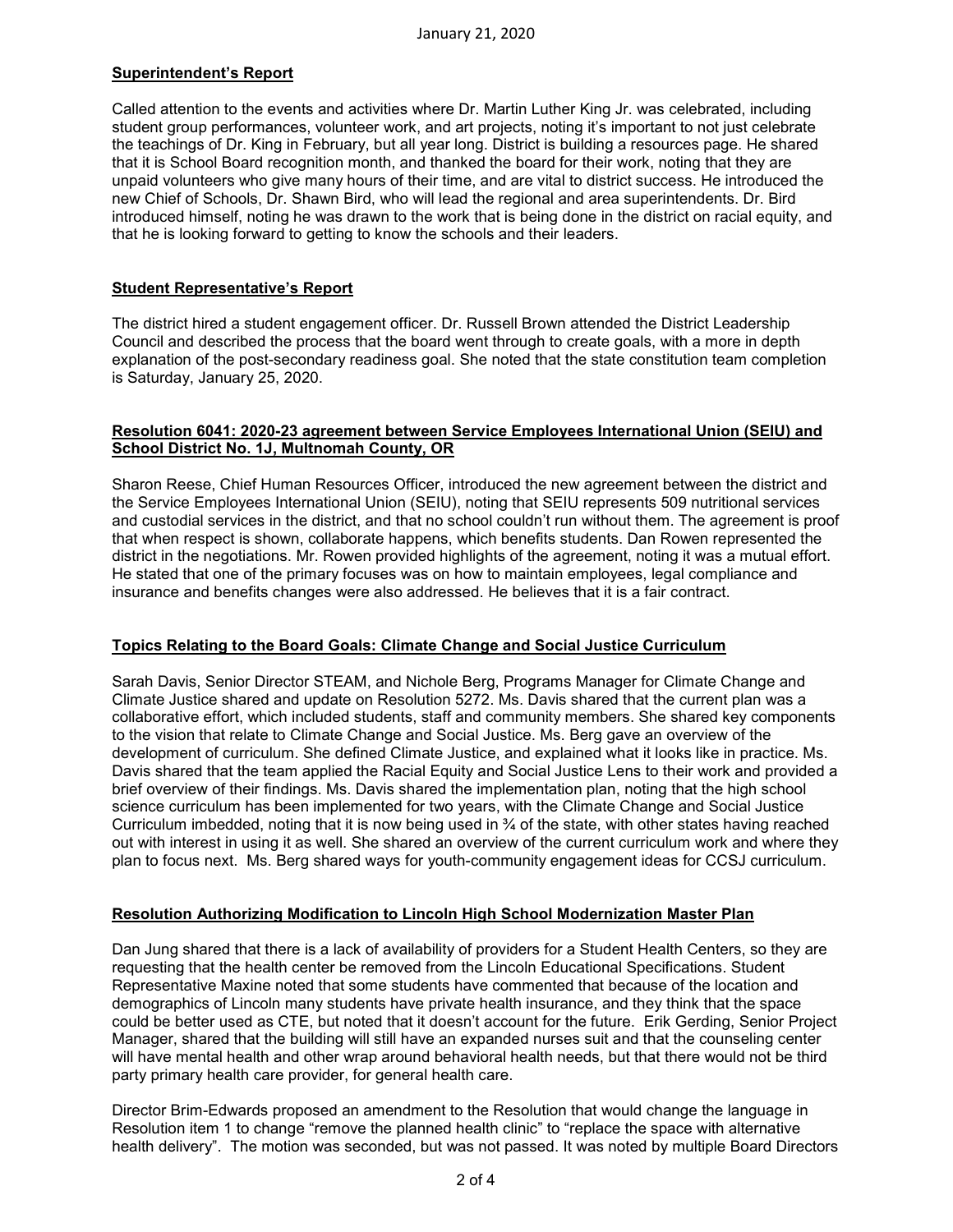that while there was need for a Health Center, that creating a highly specialized space that would likely remain empty, as the Grant Clinic is currently, would take away from a space that could be more flexible.

### **Policy Committee**

Director Moore share that currently the final revisions to the meals, beverages and gifts policy were being made. The committee received a very brief timeline update on the anticipated policies that would need revision for upcoming enrollment balancing. The board will have a work session regarding enrollment balancing on February 4, 2020.

#### **School Improvement Bond Committee**

Director Scott shared that at the last committee meeting they received updates on the Jefferson, Wilson, and Cleveland community engagement on the modernization master plan. The committee also briefly discussed bond criteria and it was decided that the whole board needed to have a work session on the topic, which is scheduled for February 13. He noted that district staff will sent to the board in advance the information that they have from the previous bond planning, and he asked that the board members come prepared with concrete suggestions for criteria.

### **Charter and Alternative Programs Committee**

Director Lowery shared that the Charter school was attended by many Community Based Organizations (CBOs) and Charter School Representatives. There will be a charter extension hearing on Feb 13.

#### **Multiple Pathways to Graduation**

Director Brim-Edwards attended and reported on a meeting of the Multiple Pathways to Graduation Design Advisory Group, which is working on the building structure that will be on the Benson Campus. The group toured grant to get an inspiration of what a new modern building might look like, as well as visited the Woodburn Success High School. She shared that the Committee will need clarity regarding the Teen Parent Administrative Offices, as they were the only office that was not included in the resolution to place the Multiple Pathway Programs at Benson and would be the only one left at Alliance at Meek.

## **Public Comment on Action Items**

- Resolution to Recognize Black Lives Matter at School Week of Action Public Comment
	- Elicia Blackford: English Language Development Teacher at Madison. She commented that school staff does not reflect the diversity of the population and that black students need to be seen in classroom and curriculum. Many teachers have been working in isolation and this resolution is important to work together to integrate the black experience into the curriculum. It's important to take personal and institutional action. Black lives matter all year.
	- Nichole Watson: Works with the PAT to support racial equity. Supports hard and critical dialogue. Believe in black lives matter. Powerful to work with Director DePass, and commends every educator who has stood alone and who put in their time to build culturally relevant curriculum into their class. Invites all educators to wear a black lives matter shirt on Feb 3 and take a selfie. There will be activities all week, go to PDXteachers.org for more information.